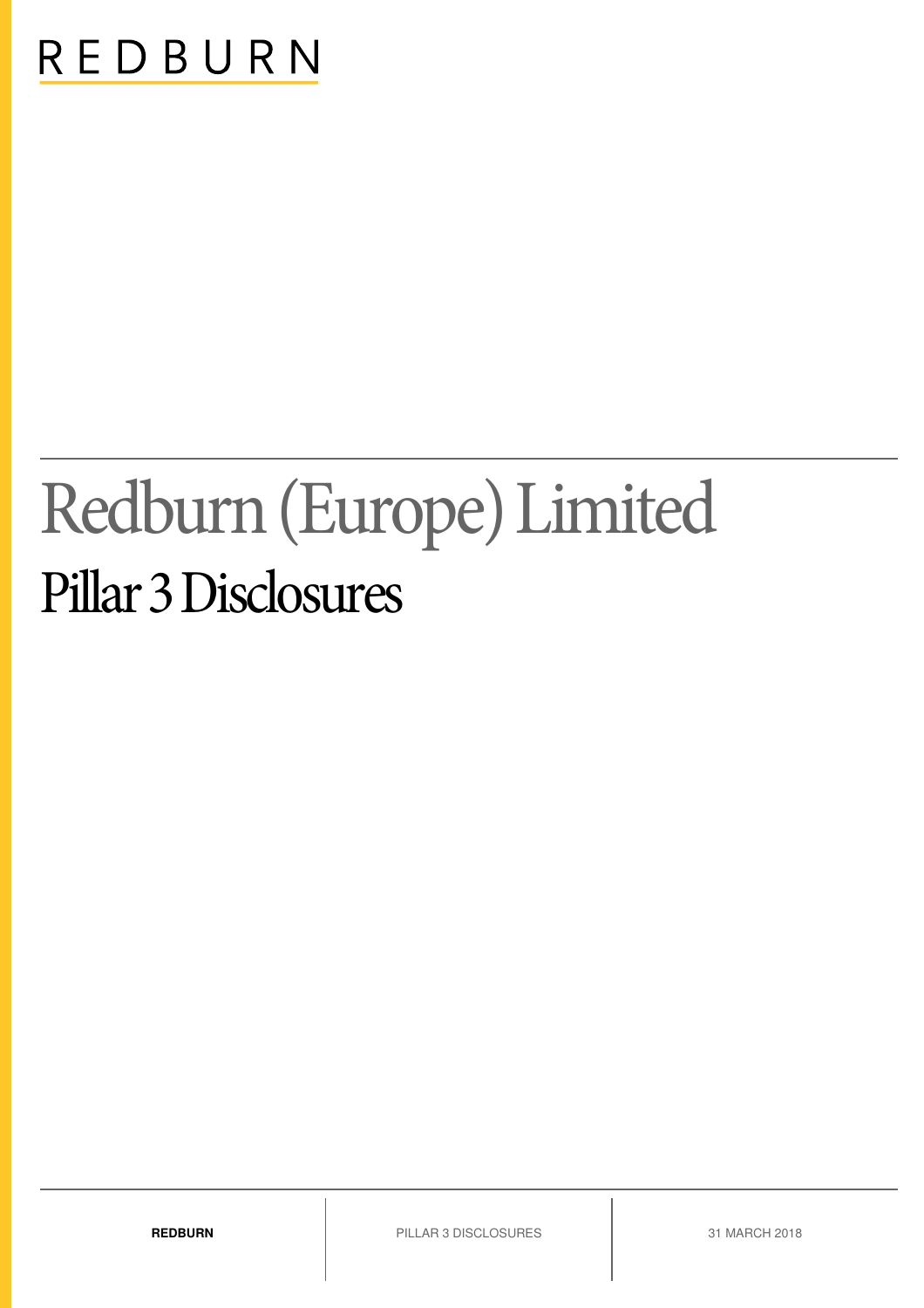# **Important Notice**

**On 20 September 2017, the FCA approved a variation in regulatory permissions requested by Redburn (Europe) Limited (the "Company"), such that the Company became an IFPRU Limited Activity €730k firm. The Company was also permitted to hold client assets and client money from that date. Before 20 September 2017, the Company was a BIPRU firm.** 

**The methodology for calculating the Pillar 1 capital requirement of an IFPRU firm is different from the methodology historically applied by the Company as a BIPRU firm.** 

**Thus, although the Company's underlying business model did not change on 20 September 2017, the capital requirement increased and the surplus over the minimum capital requirement consequently decreased.** 

**In accordance with Article 433 of the CRR, Pillar 3 disclosures are made on an annual basis, although firms must have regard to the need to publish some or all disclosures more frequently should changes in the business require this.** 

**The Pillar 3 document was updated in December 2017, outside the normal reporting cycle, to reflect the change in regulatory permissions. The December 2017 document showed the new capital requirement and capital surplus based on the new regulatory permissions and the financial results for the six-month period ending 30 September 2017.** 

**This document is in respect of the year ended 31 March 2018. The Company will now revert to its previous Pillar 3 reporting cycle and will update the Pillar 3 document on the website shortly after the Annual Financial statements are filed at Companies House.**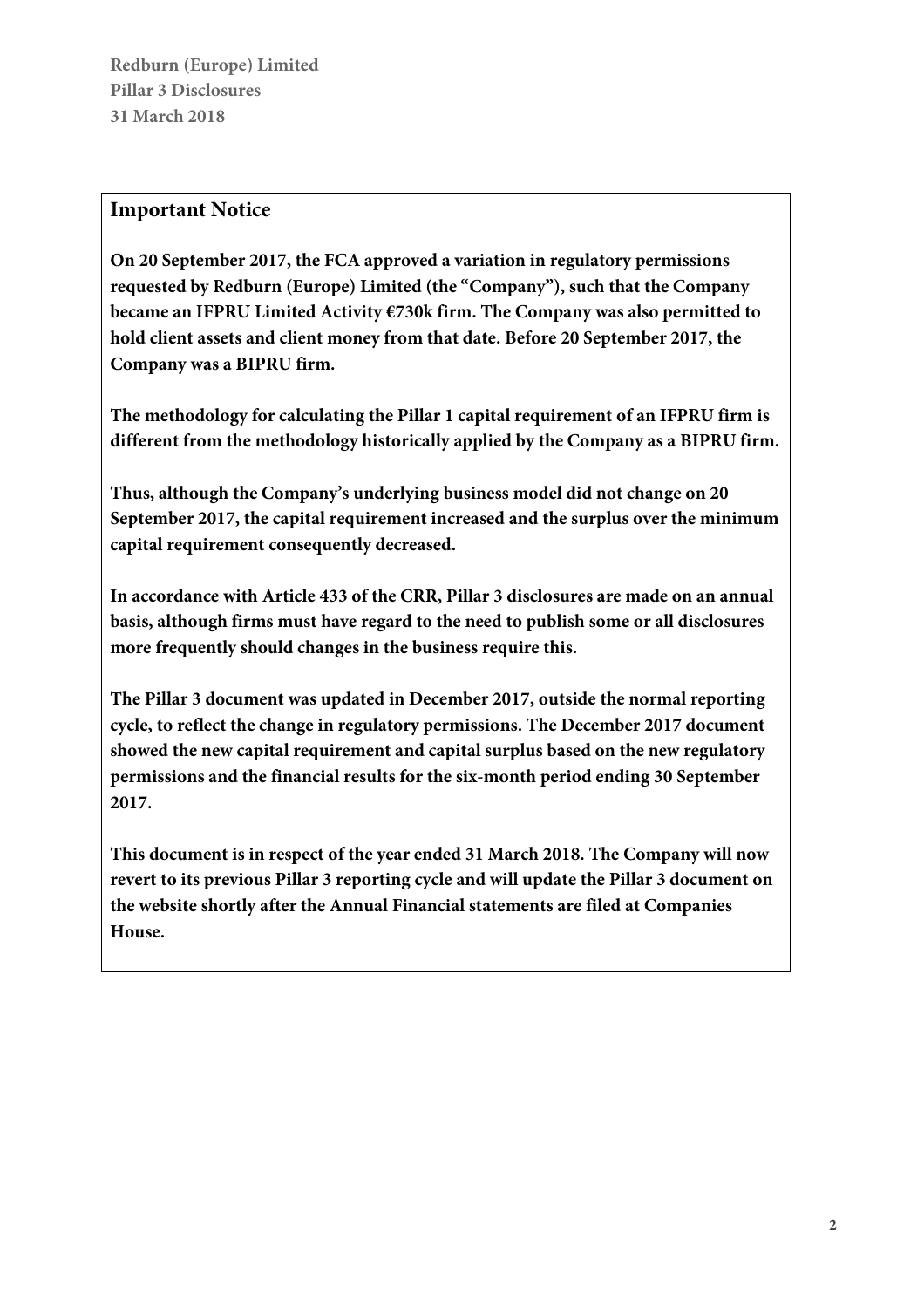# **Overview**

The following Pillar 3 disclosures for Redburn (Europe) Limited (the "Company") are prepared in accordance with the Capital Requirements Regulation (CRR) which is directly binding on the firm, and the Capital Requirements Directive (CRD) as transposed by the FCA into the FCA Handbook under the Investment Firms Prudential Sourcebook (IFPRU).

The capital requirements framework consists of three pillars:

- Pillar 1 sets out minimum capital requirements for credit, market and operational risk.
- Pillar 2 requires management to assess whether its Pillar 1 capital requirement is adequate and whether the company should hold additional capital. This assessment may be subject to review by the FCA.
- Pillar 3 requires firms to publish details about their risks, capital position and risk management framework. This document addresses this requirement.

The disclosures the Company is required to make are set out in Part 8 of the CRR (articles 431- 455) and such disclosures are made in this document where relevant to the Company. The disclosures have been reviewed and approved by senior management but are not subject to external audit.

# **Risk Management Framework**

The ERM framework adopted has been developed with reference to the principles and guidance outlined in ISO 31000 which is an internationally agreed standard for the implementation of risk management principles.

Risk is managed across the Company and its 100% owned subsidiary, Redburn (USA) LLC (collectively the "Group"), with Group policies being cascaded to the individual Companies. Consequently, reference is made to the Group Risk Management Framework and Group risks in this document, unless disclosure of Company specific information is more appropriate.

# **Risk Management Methodology**

The diagram on the following page summarises the risk management process outlined in ISO 31000 which has been encompassed into the Group's Risk Management Framework.

This diagram shows the key steps in the risk management process from establishing the context of risks and identifying risks present; analysing and evaluating the risks; through to the treatment and reporting of risks. The communication and monitoring of such risks is a continual process.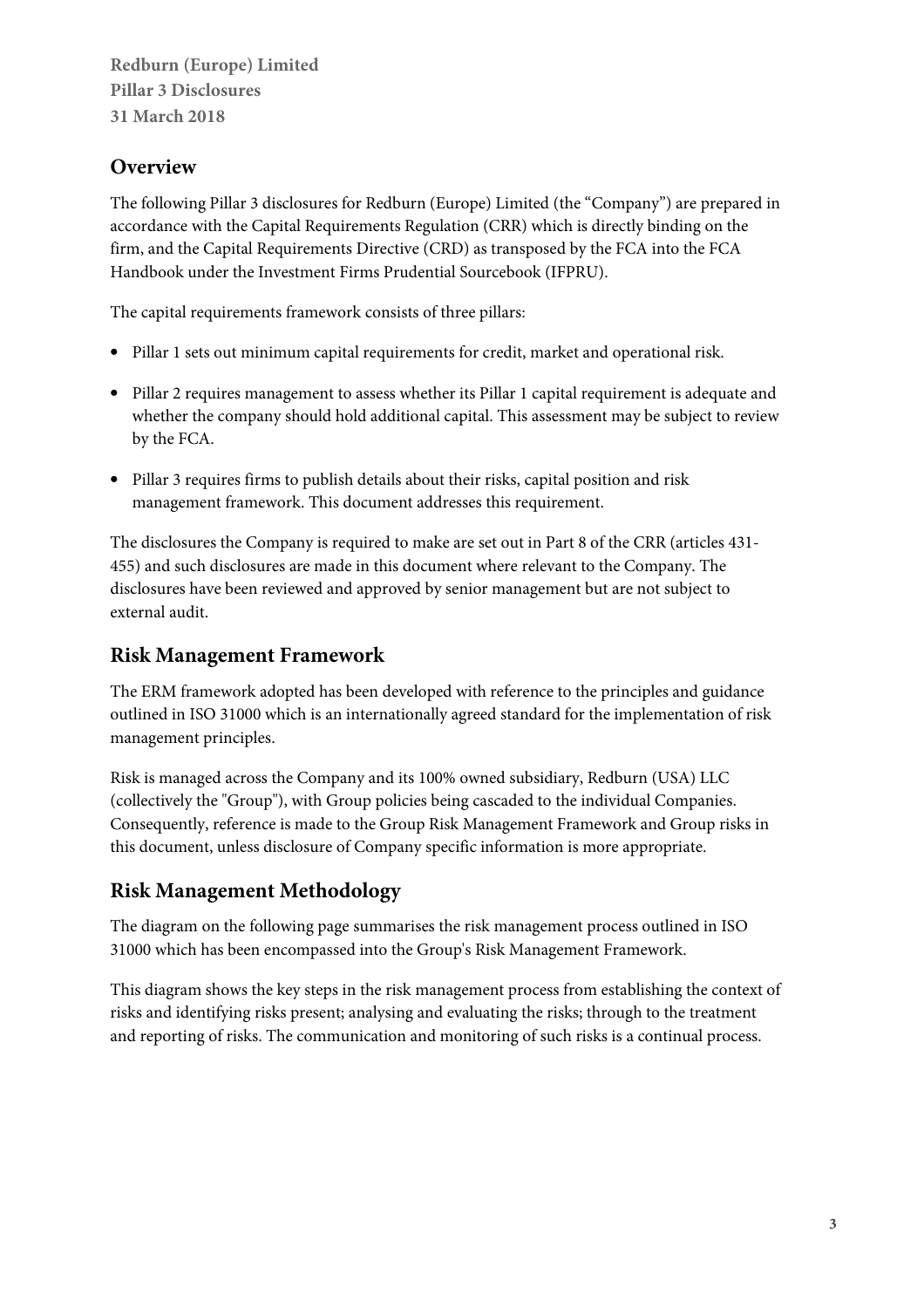### **Key steps in the Group's Risk Management Process**

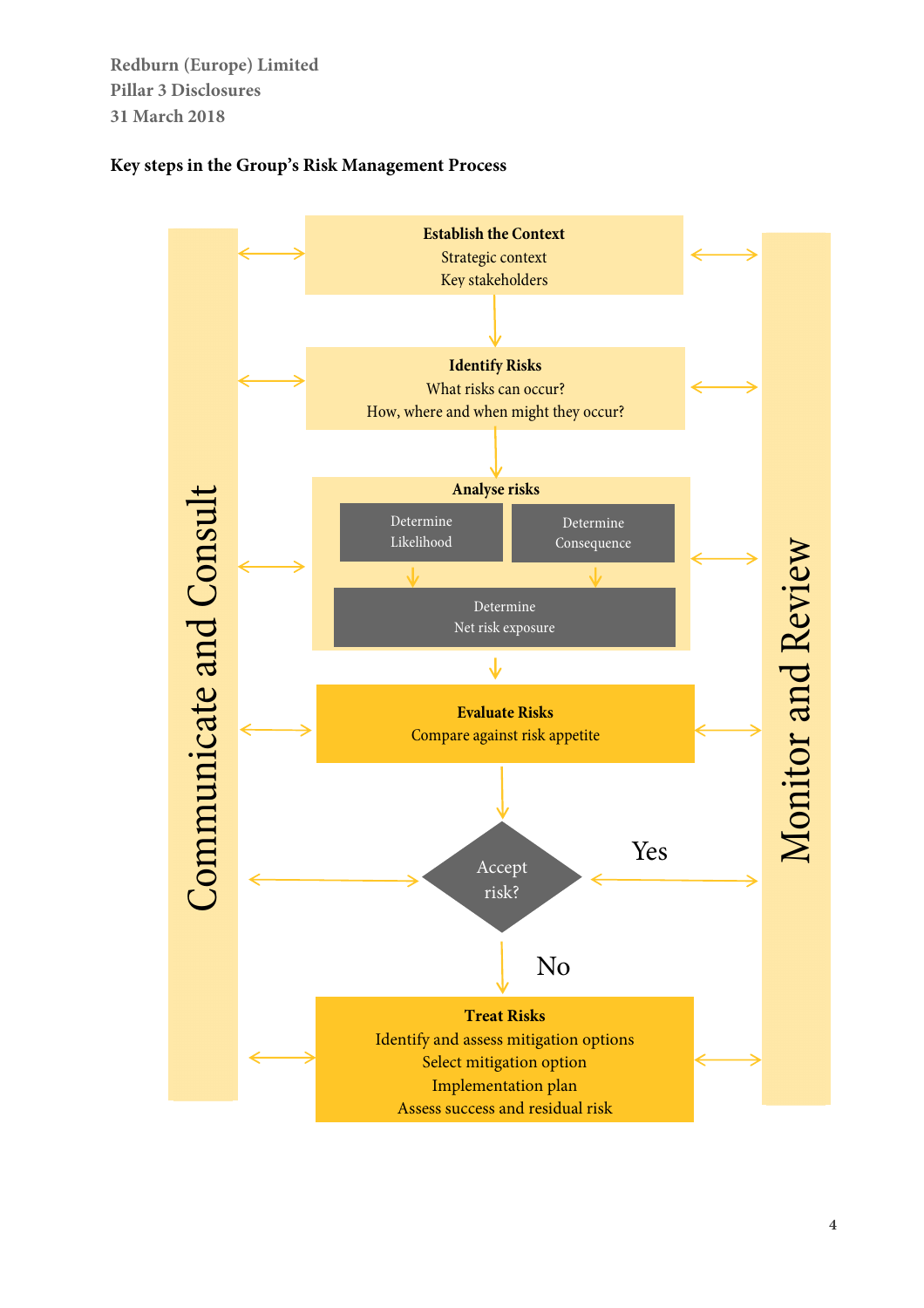# **Roles and Responsibilities**

The Roles and Responsibilities of the Board and its Committees are as follows:

| <b>Board</b>                         | Overall responsibility for risk management.                                                                                    |  |
|--------------------------------------|--------------------------------------------------------------------------------------------------------------------------------|--|
|                                      | Approval of Risk Management framework upon the recommendation<br>of the Audit & Risk Committee ("ARC"), including:             |  |
|                                      | - Approval of risk appetite.                                                                                                   |  |
|                                      | Approval of both new activities and continuation of existing<br>activities where risk is above a certain threshold.            |  |
|                                      | Approval of ICAAP, on recommendation from the ARC.                                                                             |  |
| <b>Audit &amp; Risk</b><br>Committee | Undertakes key risk management activities delegated by the Board<br>including:                                                 |  |
|                                      | - Reviewing and challenging the Risk Management Framework and<br>making recommendations to the Board.                          |  |
|                                      | Reviewing and challenging the ICAAP and making<br>recommendations to the Board.                                                |  |
|                                      | - Reviewing risk reports and determining matters to be escalated to<br>Board.                                                  |  |
|                                      | Overseeing deep dives into specific areas of risk.                                                                             |  |
| Executive<br>Committee               | Executive Committee ("Excom") members are responsible for raising<br>٠<br>any new risks or highlighting key risk developments. |  |
|                                      | Overseeing successful implementation of mitigation plans suggested<br>by Excom, ARC or Board.                                  |  |
|                                      | Review of risk report on regular basis to ensure completeness of<br>information and appropriateness of escalation decisions.   |  |

#### **Diversity and Board effectiveness**

A rigorous interview process is conducted when recruiting new members to the Board, to ensure they have sufficient knowledge, skills and experience. The balance and diversity of the board is important, and this is considered when making Board selection decisions and when developing the Board succession plan. However, the Board does not have rigid diversity targets.

A formal effectiveness assessment of the Board and its Committees is undertaken annually. This assessment considers a range of matters, including the structure, composition and skill set of the Board and its Committees. The results of the assessment are reported to the Board.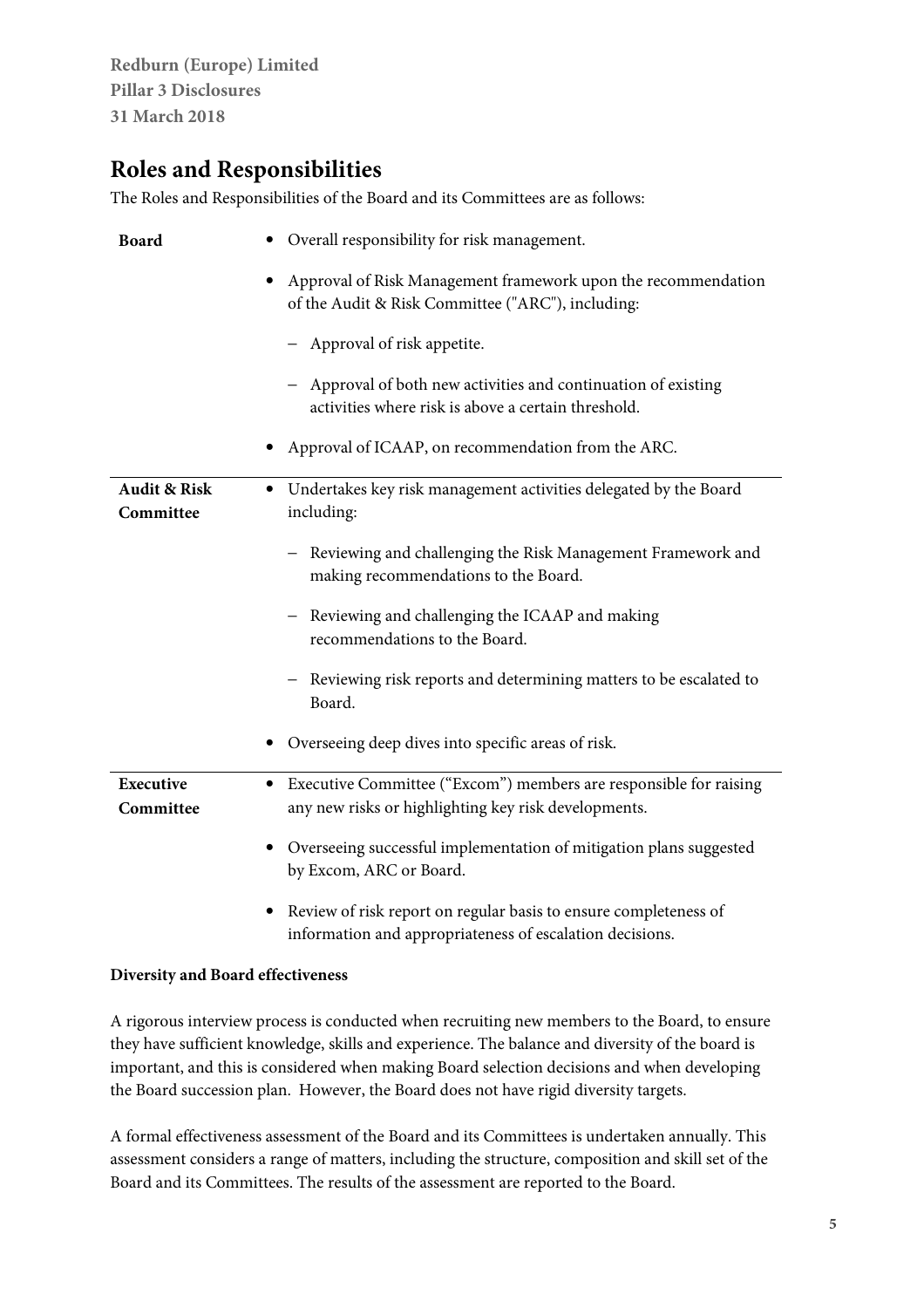The Board is committed to promoting diversity for all roles and seniority levels across the Company. Regular updates are provided to the Remuneration Committee and Board on initiatives to support diversity across the Company, and the progress made in increasing diversity.

# **Identification of Risk**

Redburn's risk management framework defines a risk as an event that may have an impact on the achievement of the Group's objectives. This is consistent with the definition in ISO 31000. Risks may arise from internal or external factors and the effects may be positive, negative or deviation from the expected.

The size of the Group's operations allows risk issues to be escalated quickly. The head of the key UK service lines and the US operation attend the Excom on a weekly basis and potential risks are discussed as a matter of course.

# **Recording of Risks**

Risks are recorded in two places:

- In the Group Risk Report, which is reviewed by Excom, ARC and Board on a regular basis and whenever there is a significant change in risk profile / significant new risk events.
- The ICAAP document, which is refreshed at least annually and is reviewed by Excom, ARC and Board.

These documents collectively describe the risk, likelihood / consequence, mitigating controls, risk evaluation and actions being implemented to reduce the risk.

# **Principal Risks**

The following principal risks are currently identified in the ICAAP and Risk Report:

# **Strategic risk**

Strategic risk is the risk of financial loss or failure to achieve expected revenue due to the pursuit of an unsuccessful business plan in the context of regulatory developments, political developments, macroeconomic environment and broking market conditions.

MiFID II took effect on 3 January 2018, introducing new regulatory rules surrounding the payment for research and execution services. As described in the 2018 Annual Report, the way in which the Group is paid for research and execution services has changed significantly. Whilst MiFID II is now effective, business practices in the industry continue to evolve and the eventual impact on the Group remains uncertain.

The directors believe that the Group's highly differentiated research and execution services, and proven ability to be agile and innovative, put it in a good position to thrive in an environment which may be challenging for other business models.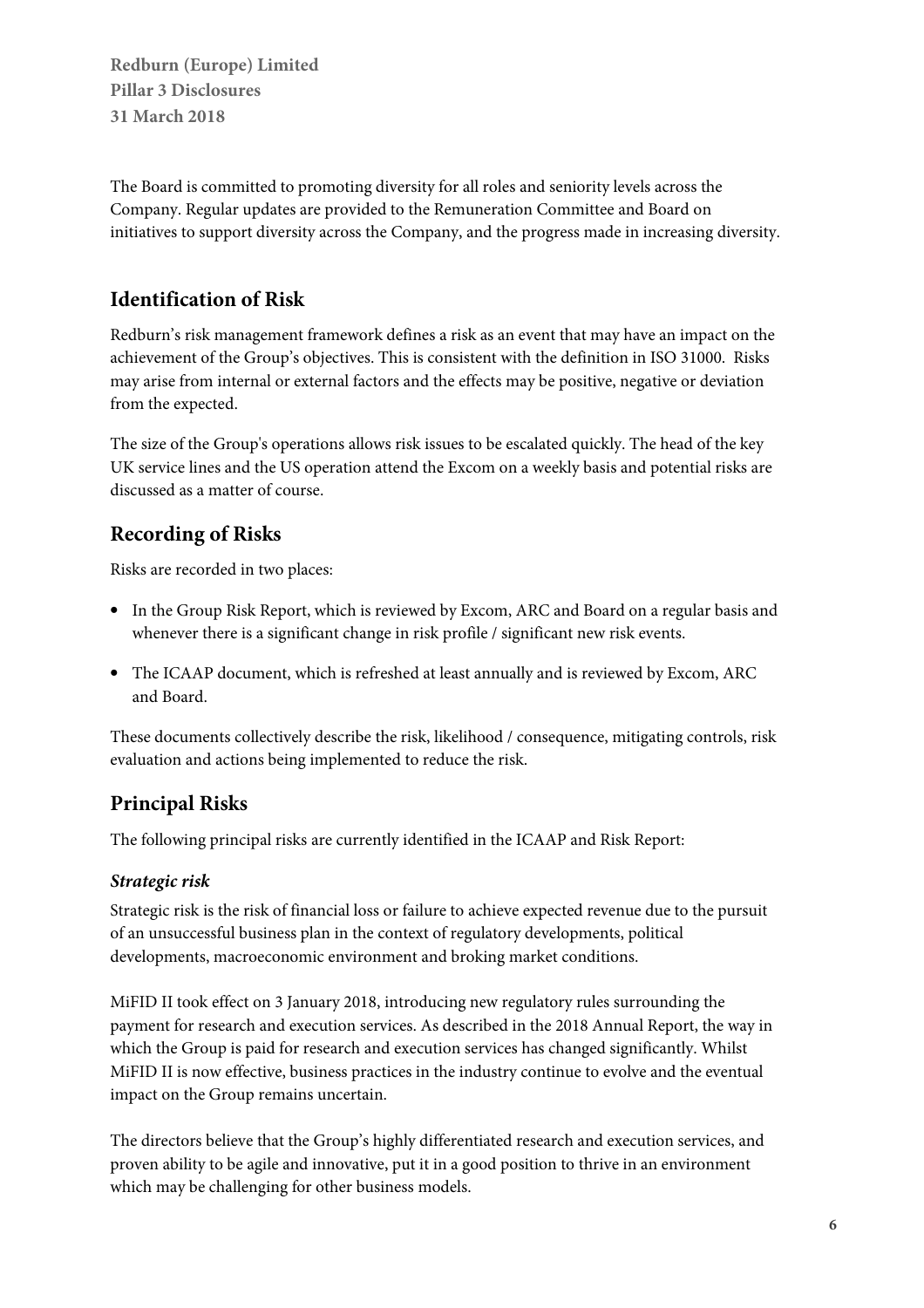#### **Operational risk**

Operational risk is the risk of loss resulting from inadequate or failed internal processes, people and system issues, or external events.

The UK's withdrawal from the EU may result in the Group losing automatic cross-border market access to clients domiciled in the EU, which is both an operational and strategic risk. The Group has developed a contingency plan to establish alternative licensing arrangements, should this be required. Additionally, uncertainty over the UK's future approach to freedom of movement of people could make it more difficult to recruit talent from countries remaining in the EU.

The other key specific operational risks the Group is exposed to are:

- **A sustained period of depressed revenues** due to an internal or external market event.
- **A material broking error**. The Group has implemented controls to reduce the risk of a material broking error. Additionally, the Group has financial loss insurance cover in place which may mitigate the financial impact of events such as broking errors.
- **Poor performance or failure of a third party supplier** where key business activities are outsourced. The Group monitors the performance and financial condition of key third party suppliers.
- **People risk**, given the importance of retaining skilled staff to deliver a high quality product. People risk is managed through a six monthly appraisal cycle which allows management to identify and act upon employee dissatisfaction on a timely basis.
- **Cyber crime**, including ransomware and denial of service attacks. Cyber risks are monitored by the Audit and Risk Committee. The Group has implemented appropriate controls to reduce the probability and impact of a cyber attack, however there will always be a residual risk that an attack is successful.

#### **Market risk**

Currency risk arises as the Group generates income in European currencies and has operations in the US, whereas the reporting currency is sterling. Elevated currency volatility associated with the UK's departure from the EU may therefore impact the income statement. Management mitigates this risk by monitoring currency exposures and converting foreign currency balances into sterling on a monthly basis, thus keeping foreign currency denominated assets at a minimum. Intramonth translation risk is not hedged.

The Group has no borrowings so interest rate risk is limited to that associated with cash deposits. Management monitors interest rates in conjunction with an assessment of the credit rating of the Group's bankers.

The Group does not operate a trading book and so has no other direct exposure to financial markets. Indirectly, the Group is highly dependent on the level and volume of trading in the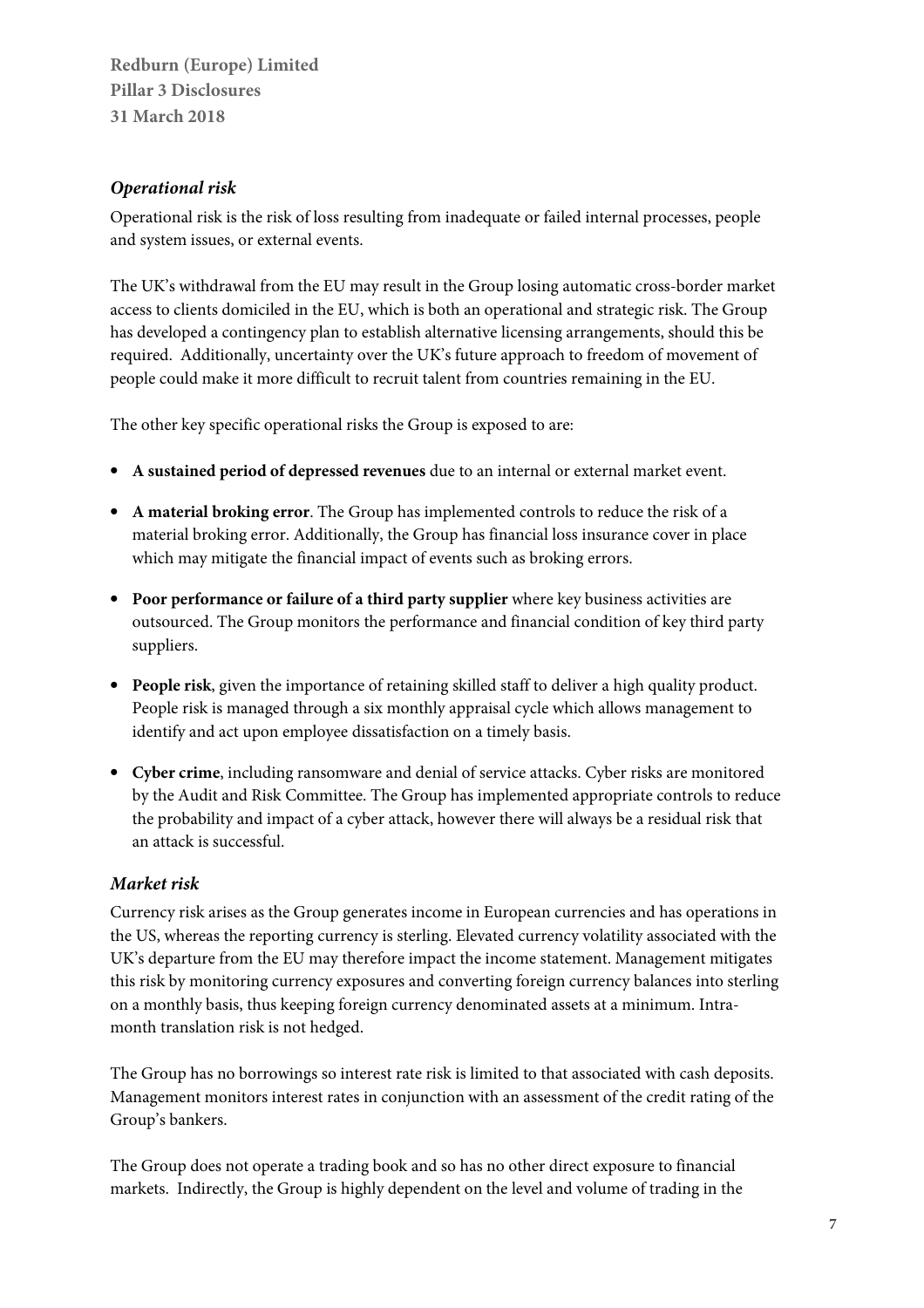financial markets in which it acts as a broker and is therefore subject to the price, credit and liquidity risks that prevail in these markets.

# **Credit risk**

The exposure to the possibility of financial loss resulting from counterparty default is monitored carefully. The Group aims to minimise exposure to credit risk by ensuring it has no direct exposure on its own account; the Group's brokerage business is typically conducted on a delivery versus payment basis and significant credit risk is not expected to arise in the normal course of business. However, credit losses could arise in a scenario where a broking counterparty defaults and there is a significant movement in the price of the underlying security.

The Group is exposed to credit risk through the receivables due from its settlement and clearing agent and other authorised UK entities. These receivable balances settle on a regular basis and the credit ratings of counterparties are monitored closely. Non-trade related exposure is predominantly restricted to the various UK and US banks where cash is deposited. It is the Group's policy to distribute its cash deposits across a number of banks to mitigate credit risk.

# **Capital and liquidity risks**

These risks include the possibility of having insufficient liquid resources to meet liabilities as they fall due or insufficient capital to meet regulatory requirements or absorb financial losses. In the normal course of business, liquidity risk is low since the Group maintains a cash buffer.

Short term liquidity to facilitate settlement timing differences is committed by BNP Securities Services, which undertakes settlement services for the Company. However, if an extreme stress event such as a material broking error or default of a broking counterparty were to materialise, this could result in a significant cash outflow and resultant liquidity and capital stress.

# **Reputational risk**

This is the risk of loss arising from the negative perception on the part of key third party relationships including customers, counterparties, shareholders and regulators. This risk also encompasses litigation risk as this arises for the Group where events that would typically lead to reputational risk escalate such that there is then litigation risk.

The Group's reputation is preserved, and the risk of a sustained period of reduced revenue therefore reduced by: ensuring compliance with regulations and ethical standards; attracting and retaining talented staff; and, providing accurate and timely execution of contractual obligations.

# **Compliance risk**

Compliance risk is the risk of financial loss arising from regulatory action, legislation, contract or other laws and regulations. Management is committed to regulatory compliance and has developed policies and procedures in order to conform to regulatory requirements.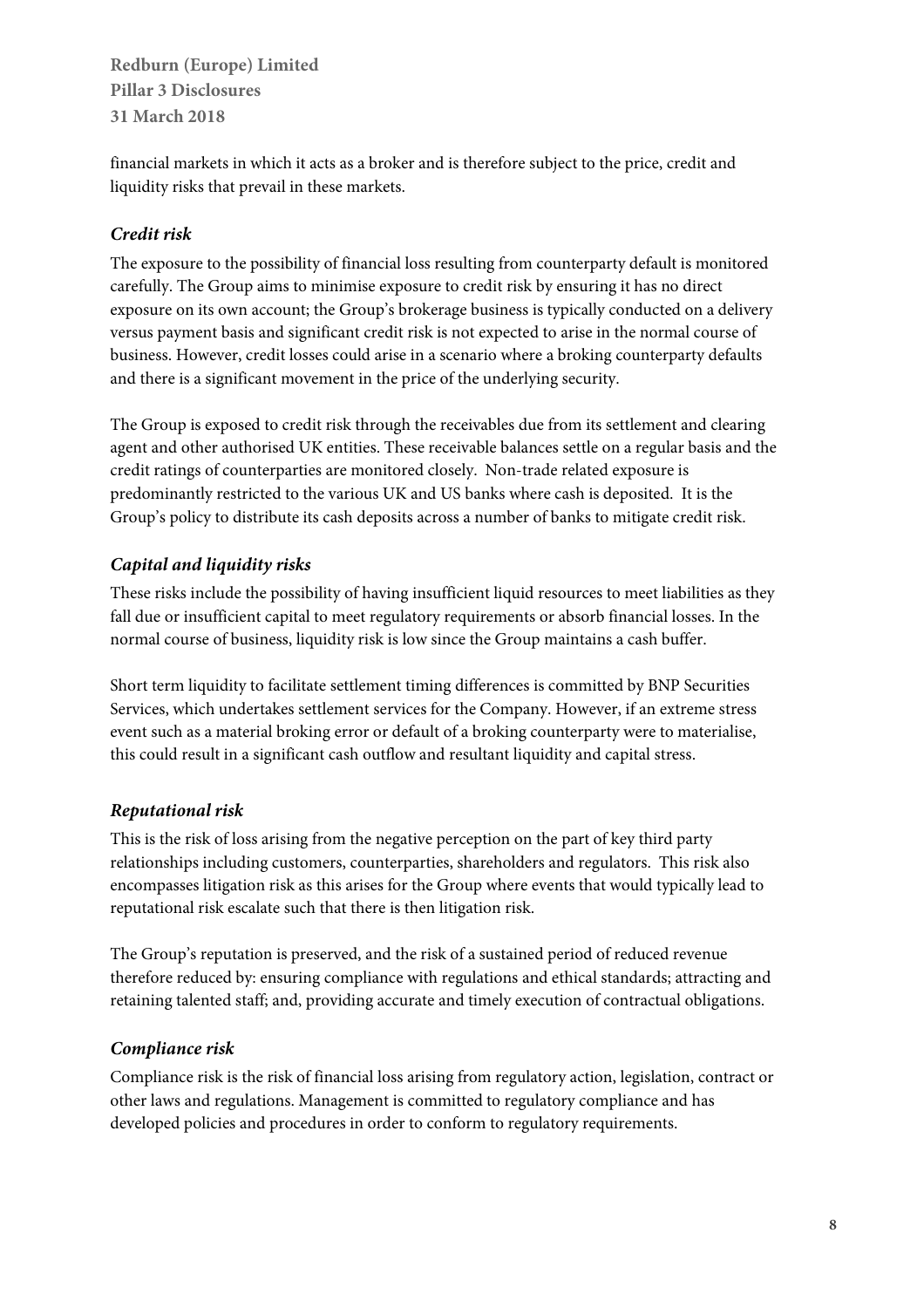# **Capital Resources & Requirements**

As at 31 March 2018 (post verification of profits) the Company's capital resources after deduction of capital invested in Redburn (USA) LLC and goodwill was £18.2m. The Company's capital requirement at that date was £11.6m. The surplus of capital resources over the capital requirement (the "capital buffer") was therefore £6.6m.

#### **Capital Resources**

| 31 March 2018                              | £m     |
|--------------------------------------------|--------|
| Total Capital & Reserves (Tier 1 Capital)  | 66.9   |
| <b>Less Deductions</b>                     | (48.7) |
| Total Capital Resources, net of deductions | 18.2   |

#### **Capital Requirement**

Pillar 1

The Company is an IFPRU  $\epsilon$ 730,000 Limited Activity firm. Its capital requirement is the greater of:

- 1 The base capital requirement of  $E$ 730,000; and
- 2 The variable capital requirement, which is the sum of market risk, credit risk and the fixed overhead requirement:

| 31 March 2018              | Approach                   | Requirement $(\text{\pounds}m)$ |
|----------------------------|----------------------------|---------------------------------|
| Credit Risk                | Standardised Approach      |                                 |
| Market Risk                | Standardised Approach      | 0.5                             |
| Operational risk           | Fixed Overhead Requirement | 9.4                             |
| <b>Capital Requirement</b> |                            | 11.6                            |

- Credit risk relates primarily to cash held on deposit at UK / US Banks and amounts due from clients.
- Market risk primarily relates to the positions the Company holds in foreign currencies. The largest exposures are in USD and EUR.

#### Pillar 2

As previously described, the Company also undertakes an ICAAP process to assess whether the capital held is sufficient. The total level of capital the ICAAP exercise indicated that should be held was below that of the Pillar 1 requirement. The capital requirement is therefore the Pillar 1 requirement.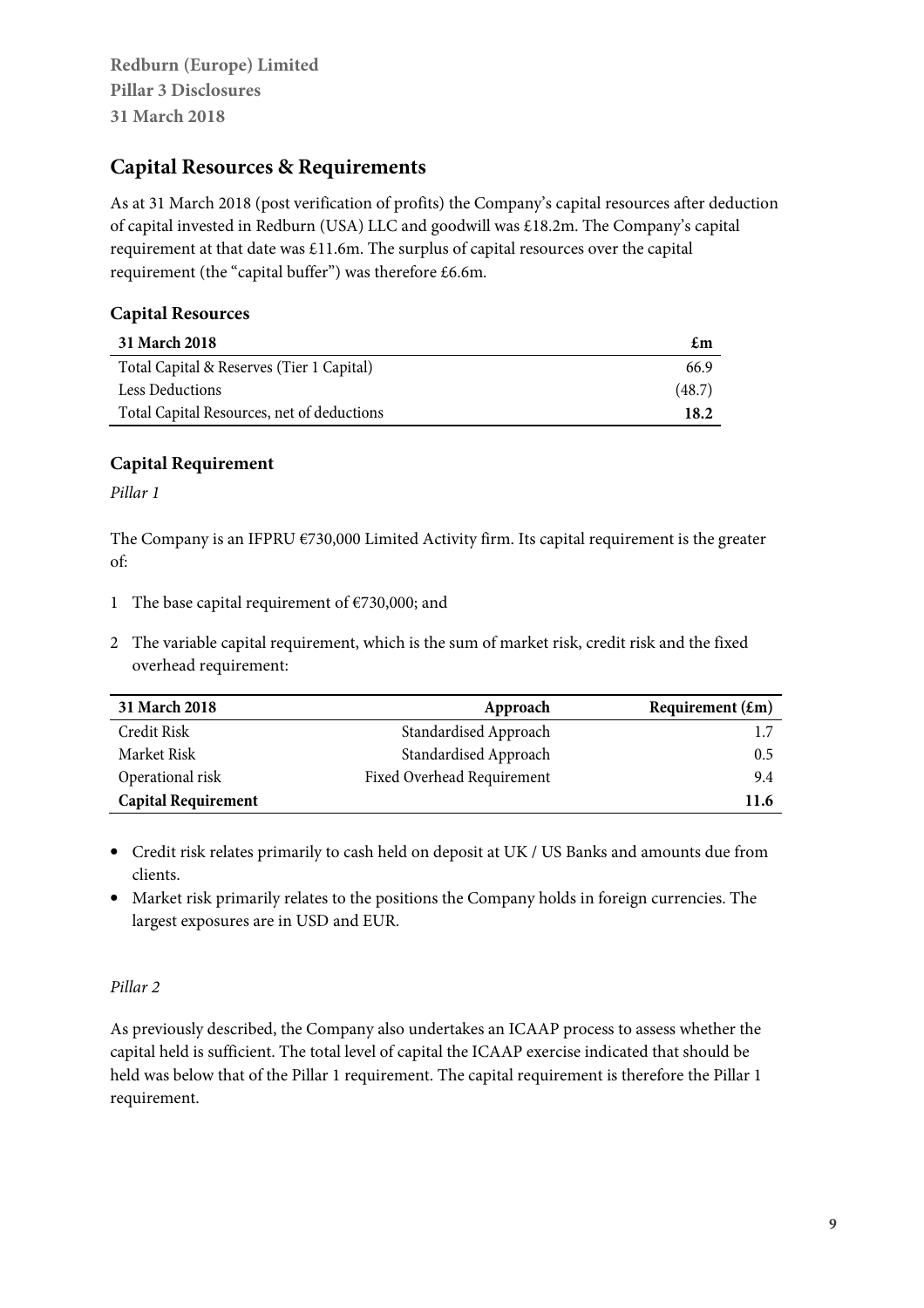# **Remuneration Disclosures**

As an IFPRU firm the Company is required to adhere to the FCA remuneration rules. These rules are outlined in the Remuneration Code contained in SYSC 19A.

FCA guidance on proportionality states that the requirements of the remuneration code do not apply to all firms equally. The proportionality concept takes into account the nature and size of a Company and the complexity of its operations. The FCA has defined three proportionality levels and the Company currently falls within the lowest tier, level 3. The disclosures in this document therefore reflect the disclosure requirements for a level 3 firm.

#### **Remuneration Policy**

The Board delegates responsibility for the firm's remuneration policy to the Remuneration Committee which is comprised of a majority of independent Non-Executive Directors.

The policy is designed to comply with the Remuneration Code and as such:

- is consistent with, and promotes, sound and effective risk management and does not encourage excessive risk taking;
- is in line with the business strategy, objectives, values and long term interests of the Company;
- is designed to avoid conflicts of interest; and
- is designed to ensure that a prudent capital buffer is maintained.

Bonuses are determined with reference to several factors including Redburn's profitability, team and individual contribution and market rates.

The Company aims to be recognised as the 'employer of choice' in the European equities secondary market. One of the criteria to be considered as part of that assessment is the economic reward received by the individual staff members. The Company needs to attract, motivate and retain high quality employees to support its premium brand. Subject to the overall profitability of the business, the Company expects to compensate its staff well relative to the market when measured over the medium term.

#### **Governance**

The Remuneration Committee consists of a majority of independent Non-Executive Directors and the Chairman of the Committee is an Independent Non-Executive Director. This Committee makes decisions relating to remuneration of employees and dividend proposals. In doing so the Committee takes into account the long term interests of all stakeholders, as outlined in the Terms of Reference of the Committee.

# **Code Staff**

The Remuneration Committee has identified the individuals who undertake activities that could materially impact the Company's risk profile and has categorised such individuals as 'Code Staff'.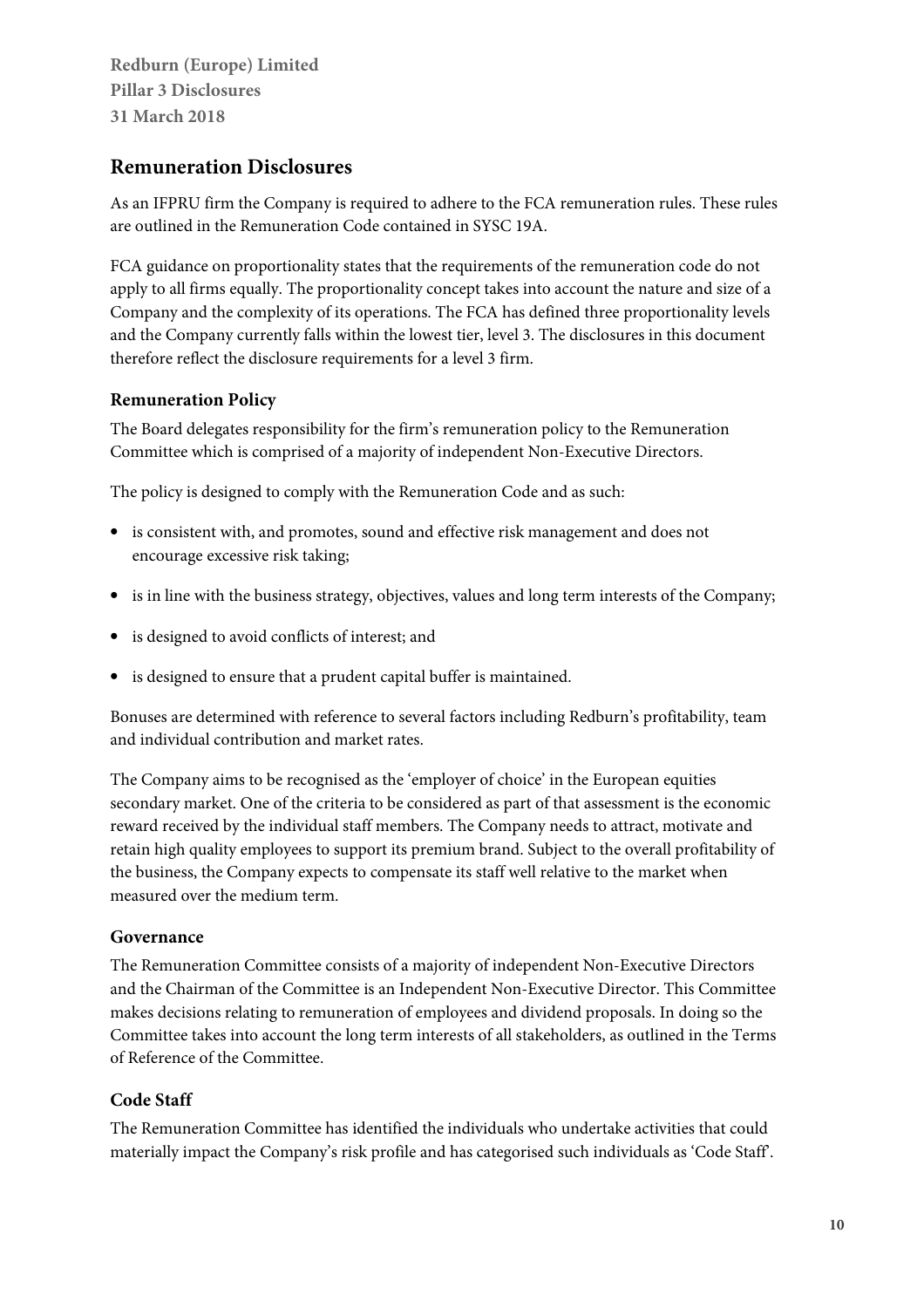The following individuals have been identified as Code Staff:

- Members of the Board;
- Members of the Executive Committee who are not members of the Board; and
- Any individual assigned a significant influence function but is not a member of the Board or the Executive Committee.

All Code Staff have been categorised as 'Senior Management' Code Staff on the basis that they are either full members of the Board and/or Executive Committee or attend on a regular basis. There are no 'Other' Code Staff.

In reaching this conclusion, management has considered the roles and risk profiles of other employees who receive similar compensation to Senior Management Code Staff. The Company does not engage in proprietary trading activities and its business is limited to providing brokerage and research services to professional and institutional investors on a matched principal basis. Brokers are therefore not permitted to expose the firm to proprietary risk through their activities and there are clear reporting lines within the brokerage area to a member of the Executive Committee.

#### **Quantitative Disclosures**

The Company is required to disclose aggregate remuneration for code staff split between fixed and variable compensation. Employees receive the following remuneration:

- A fixed salary and in the case of Non-Executive Directors, a fixed fee (Fixed).
- Pension contribution, which is a fixed proportion of the base salary (Fixed).
- Other benefits (e.g. medical insurance) (Fixed).
- Performance related compensation in the form of a cash bonus or equity award (Variable).

Equity awards are included in variable compensation on the basis of the accounting expense recognised for the year ended 31 March 2018 under UK GAAP.

| <b>Financial Year Ended 31 March 2018</b> | <b>Aggregate Compensation (£000s)</b> |
|-------------------------------------------|---------------------------------------|
| <b>Fixed Compensation</b>                 | 1,784                                 |
| Variable Compensation                     | 3,090                                 |
| <b>Total Compensation</b>                 | 4,874                                 |
|                                           |                                       |
| Number of Code Staff                      | 14                                    |